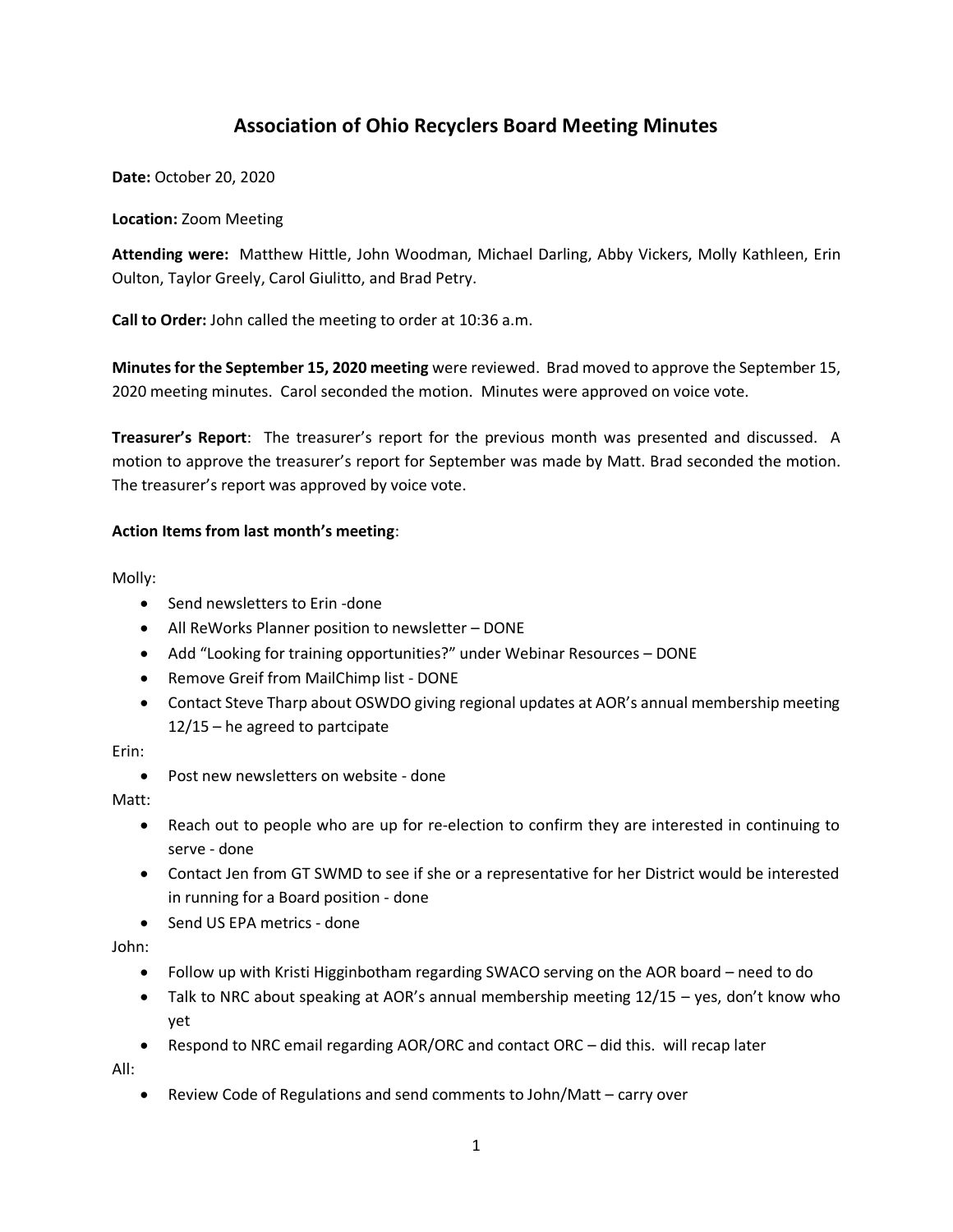Abby agreed to take the action items for today's meeting.

#### **Committee Updates**

Governance Committee – Still need to look at the Code of Regulations in coming months in refenrce to denying memberships. The Election will need to be performed before our Annual Member meeting in December and election of officers will need to take place as well. People were encouraged to consider taking a more active and perhaps take on an officer position.

## Communications and Programming – The newsletter was sent out.er.

Events - Relating to the Annual Member meeting, it is tentatively planned for Tuesday, December 15<sup>th</sup>. OSWDO and the NRC leadership are willing to speak via a zoom meetingl. John requested this be handed off to the E&P committee. Molly reached out to Steve Tharp with OSWDO and asked for topics in and around COVID and its impacts. Also, to speak on 2020 highlights. Taylor will work to schedule the speakers and give them the topics to discuss allowing approximately 30 minutes for each individual.

Relating to the Partner's Conference, there was an executive call and it noted that all of the sub committees are moving forward. OALPRP is exploring an extension of their grant received through the Ohio EPA. Their goal is to move to a fall event if possible. The current dates are June 21st and 22nd. The Logistics and Finance committee is working on a contract for the conference. Another site visit is planned, and details are still being developed along with food, layout, etc.

Communications Update- Currently looking at 2 tracts with a possible 3rd. At this time the speakers are not completely secured. Conversations were had as to whether or not to host speakers from Ohio exclusively or to allow from neighboring states. At this time the committee felt that local speakers may best represent and be able to address issues that others in the State are facing.

Strategic Planning – Nothing to report for this committee. It was mentioned that Jason and others should get involved with this committee.

Finance - no updates outside the finance report and action items.

## **Board Member Recruitment**

We still have two open Board position. John hasn't heard back from his contact at SWACO. He will reach out to Kristi instead [action item]. Also, Erin will reach out to Honda again [action item]. Matt will reach out to Geauga Trumbull SWMD [action item].

## **New Business/R**ound Table Updates

John mentioned referred to his recent call with Arley (executive director for the ORC). The group's membership is small and not charged to participate. There are no sponsors either so funding for the